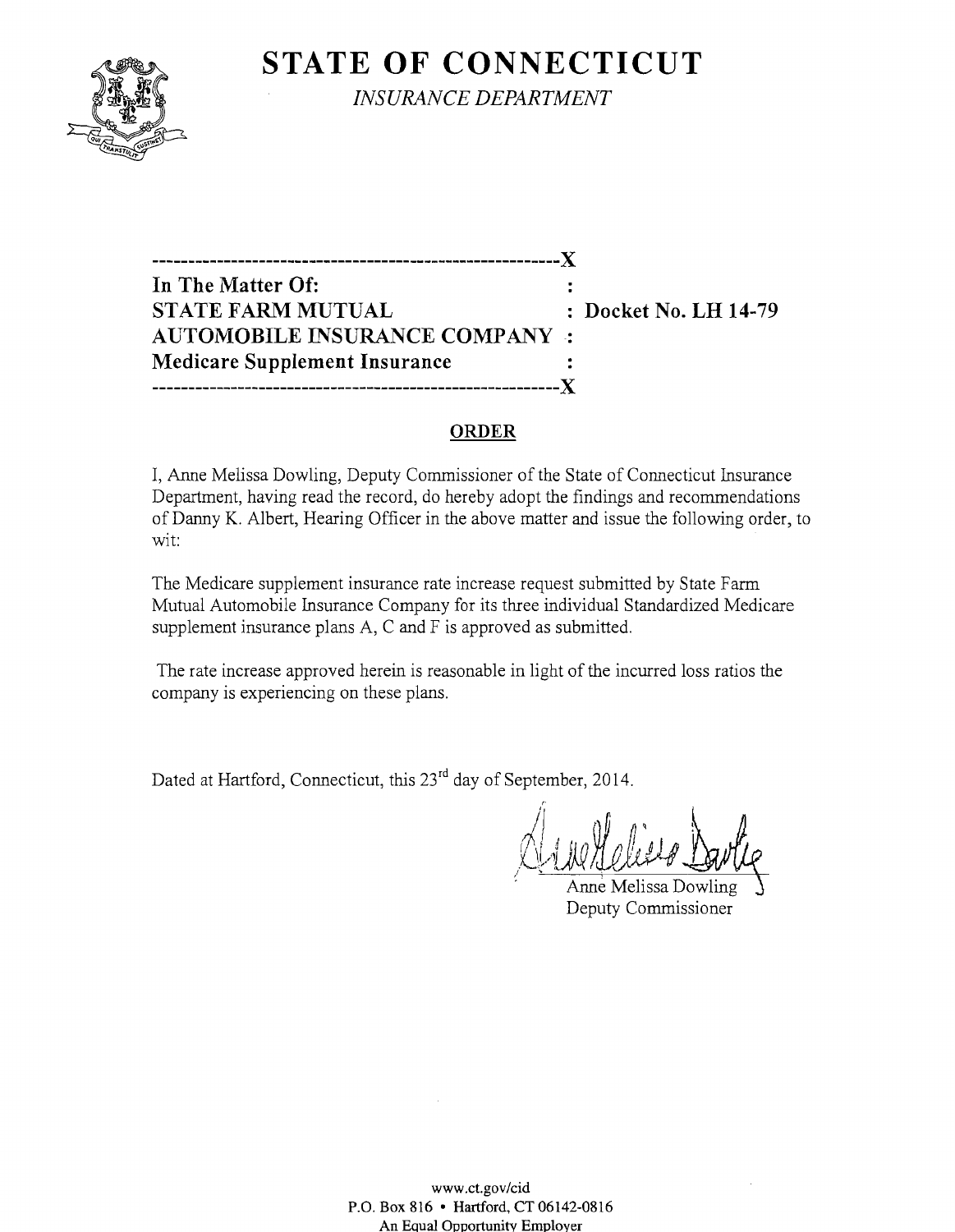

**STATE OF CONNECTICUT** 

*INSURANCE DEPARTMENT* 

# **---------------------------------------------------------)( In The Matter Of: STATE FARM MUTUAL** : Docket No. LH 14-79  $\boldsymbol{\mathsf{A} \text{U} \text{T} \text{O} \text{M} \text{O} \text{B} \text{I} \text{L} \text{E} \text{I}}$  insurance company **Medicare Supplement Insurance ---------------------------------------------------------)(**

### **PROPOSED FINAL DECISION**

# 1. **INTRODUCTION**

The Insurance Commissioner of the State of Connecticut is empowered to review rates charged for individual and group Medicare supplement policies sold to any resident of this State who is eligible for Medicare. The source for this regulatory authority is contained in Chapter 700c and Section 38a-495a of the Connecticut General Statutes.

After due notice, a hearing was held at the Insurance Department in Hartford on September 10, 2014 to consider whether or not the rate increase requested by State Farm Mutual Automobile Insurance Company on its individual standardized Medicare supplement business should be approved.

No members from the general public or public officials attended the hearing.

No representatives from State Farm Mutual attended the hearing.

The hearing was conducted in accordance with the requirements of Section 38a-474, Connecticut General Statutes, the Uniform Administrative Procedures Act, Chapter 54 of the Connecticut General Statutes, and the Insurance Department Rules of Practice, Section 38a-8-1 et seq. of the Regulations of Connecticut State Agencies.

A Medicare supplement (or Medigap) policy is a private health insurance policy sold on an individual or group basis which provides benefits that are additional to the benefits provided by Medicare. For many years Medicare supplement policies have been highly regulated under both state and federal law to protect the interests of persons eligible for Medicare who depend on these policies to provide additional coverage for the costs of health care.

Effective December 1, 2005, Connecticut amended its program of standardized Medicare supplement policies in accordance with Section 38a-495a of the Connecticut General Statutes, and Sections 38a-495a-l through 38a-495a-21 of the Regulations of Connecticut Agencies. This program, which conforms to federal requirements, provides that all insurers offering Medicare supplement policies for sale in the state must offer the basic "core" package of benefits known as Plan A. Insurers may also offer anyone or more of eleven other plans (Plans B through L).

> www.ct.gov/cid P.O. Box 816 • Hartford, CT 06142-0816 An Equal Onnortunity Emnlover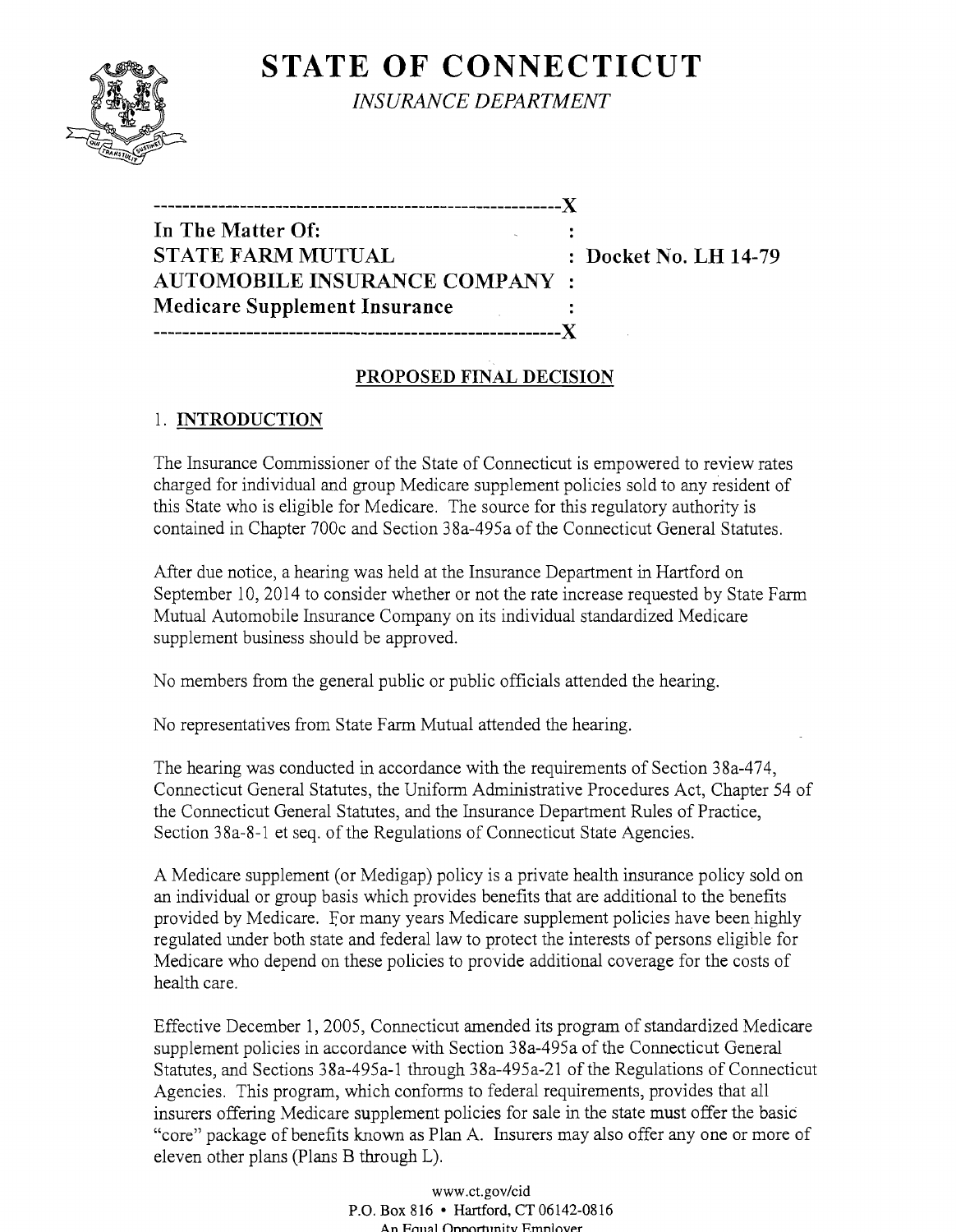Effective January 1, 2006, in accordance with Section 38a-495c of the Connecticut General Statutes (as amended by Public Act 05-20) premiums for all Medicare supplement policies in the state must use community rating. Rates for Plans A through L must be computed without regard to age, gender, previous claims history or the medical condition of any person covered by a Medicare supplement policy or certificate.

The statute provides that coverage under Plan A through L may not be denied on the basis of age, gender, previous claims history or the medical condition of any covered person. Insurers may exclude benefits for losses incurred within six months from the effective date of coverage based on a pre-existing condition.

Effective October 1, 1998, carriers that offer Plan B or Plan C must make these plans as well as Plan A, available to all persons eligible for Medicare by reason of disability.

Insurers must also make the necessary arrangements to receive notice of all claims paid by Medicare for their insureds so that supplemental benefits can be computed and paid without requiring insureds to file claim forms for such benefits. This process of direct notice and automatic claims payment is commonly referred to as "piggybacking" or "crossover".

Sections 38a-495 and 38a-522 of the Connecticut General Statutes, and Section 38a-495a-lO of the Regulations of Connecticut Agencies, state that individual and group Medicare supplement policies must have anticipated loss ratios of 65% and 75%, respectively. Under Sections 38a-495-7 and 38a-495a-lO of the Regulations of Connecticut Agencies, filings for rate increases must demonstrate that actual and expected losses in relation to premiums meet these standards, and anticipated loss ratios for the entire future period for which the requested premiums are calculated to provide coverage must be expected to equal or exceed the appropriate loss ratio standard.

Section 38a-473 of the Connecticut General Statutes provides that no insurer may incorporate in its rates for Medicare supplement policies factors for expenses that exceed 150% of the average expense ratio for that insurer's entire written premium for all lines of health insurance for the previous calendar year.

#### II. **FINDING OF FACT**

After reviewing the exhibits entered into the record of this proceeding, and utilizing the experience, technical competence and specialized knowledge of the Insurance Department, the undersigned makes the following findings of fact:

- 1. State Farm Mutual Automobile Insurance Company has requested a 2.1% rate increase on its individual standardized Medicare supplement plan 97037 (A), 97038 (C) and 97039 (F).
- 2. There were 27 in-force policies in Connecticut and 99,390 nationwide, as of 12/31/2013.
- 3. The most recent average rate increase approved for these plans was 14.3%, effective October 1,2013.
- 4. State Farm certified that their expense factors are in compliance with section 38a-473, C.G.S.